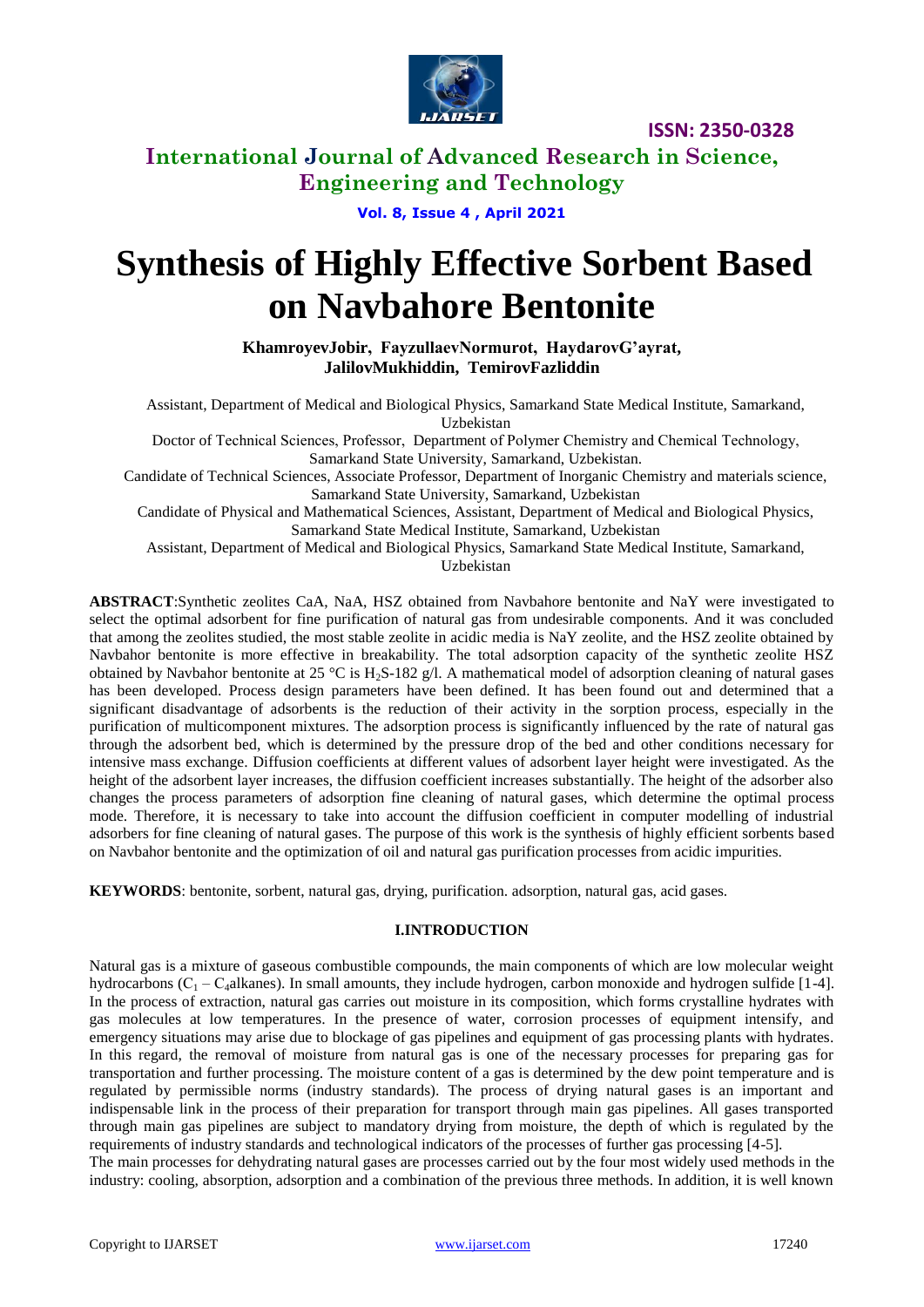

# **International Journal of Advanced Research in Science, Engineering and Technology**

## **Vol. 8, Issue 4 , April 2021**

that methods of drying gases according to the classification criterion are divided into three main groups: physical, chemical, physicochemical [6-8].

The method based on the use of bifunctional absorbents has found the greatest industrial application, which is defined as three main groups of absorbents:

- a mixture of diethylene glycol and triethylene glycol monoethyl ether;
- N methylpyrrolidone (N-MP);
- a mixture of diethylene glycol with diesel oil.

Improvement of the indicators of the gas cleaning process on zeolites (lowering the moisture dew point, improving the quality of desulfurization) was achieved by the development of new grades of zeolites such as 4A, 4A and 5A, moulded in the form of a trilist. To improve the process of drying and purification of gases with the achievement of maximum performance, some researchers recommend using a combined adsorption system of adsorbents of two layers. One layer of the system consists of zeolite granules of various shapes and diameters, and the second - of the frontal layer in the form of aluminium oxide [2-6].

At present, based on the unique properties of bentonite clays, their studies, especially the adsorption characteristics, have received considerable attention. Bentonites are widely used in various fields, more than two hundred areas of various industries are known, where the unique properties of bentonites are used, including in the processes of purification and preparation of hydrocarbon processing for processing, although the literature data on their use in the processes of drying and purifying natural gases is very small. The value and significance of bentonite clays are evidenced by the data on their value: a kilogram of bentonite powder on the world market is estimated at a higher price even than the main energy carrier oil, while the costs of extracting, refining and processing bentonite clays for sale, according to literature data, are lower than oil [8-9].

Based on the foregoing, it can be stated that the problem of studying bentonite clays and zeolites as adsorbents in the processes of drying, purification and preparation of natural gas for preparation is currently relevant.

Ethylene glycols with a mass content of 98.5% by weight were taken as absorbents. For laboratory studies, an experimental laboratory setup was designed, on which the absorption capacity of absorbents in relation to moisture and acidic components was determined. We assessed the absorption capacity of the reagents by the attained dew point temperature of natural gas [3-8].

#### **II. EXPERIMENTAL PART**

Adsorption experiments were carried out at an experimental laboratory plant using the following procedure. The adsorbent slurry was activated in a muffle furnace at 784K for 2.5 hours and then cooled in a desiccator to a constant weight (weighing accuracy up to 0,001 g). The process of cleaning natural gas on adsorbent samples was studied at various temperatures in a model experimental plant. Natural gas from the cylinder was supplied to an adsorption column (adsorber), which is a cylindrical apparatus with a total height of 210 mm and a diameter of 45 mm (volume of 8.45 cm<sup>4</sup>). The adsorber with the adsorbent was installed in the furnace. The adsorption temperature was recorded by a thermocouple installed in the adsorber thermocouple pocket.

The furnace is heated by connection to a common electric network  $\sim$  220V. Gas passing through the adsorbent layer enters the gas meter filled with brine (saturated aqueous solution of table salt), while the brine is displaced into the cylinder. The pressure in the adsorber is atmospheric and manually controlled using a glass pressure gauge by taking a saturated solution of NaCl from the gasometer. Gas purified from the gasometer is fed through a sampler to a chromatograph to connect the gas analyzer first to one column, then to a second column to determine the content of water and acidic components  $(H<sub>2</sub>S$  and  $CO<sub>2</sub>)$  in the gas. The experiments were carried out at atmospheric pressure at specified values of temperature and suspension of the adsorbent. The feed time was 40 minutes. The adsorbent loading was 50 g. The installation investigated the adsorption process on the specified samples of adsorbents at temperatures: 20, 25, 40, 45, 40 °C.

Before the experiment, the adsorbent was activated at operating temperature by nitrogen purging for 10 minutes. Based on the results of the analysis, the dynamic activity of the HSZ adsorbent obtained by Navbahor bentonite [10-15] was calculated by the formula:

$$
A_d = C_0 \bullet W \bullet \tau / h
$$

where  $C_0$  is the initial concentration of H2S,  $CO_2$  and NO<sub>2</sub> in solution, g/100 g; W - gas flow rate, m/s;

 $\tau$  - time of protective action of adsorbent,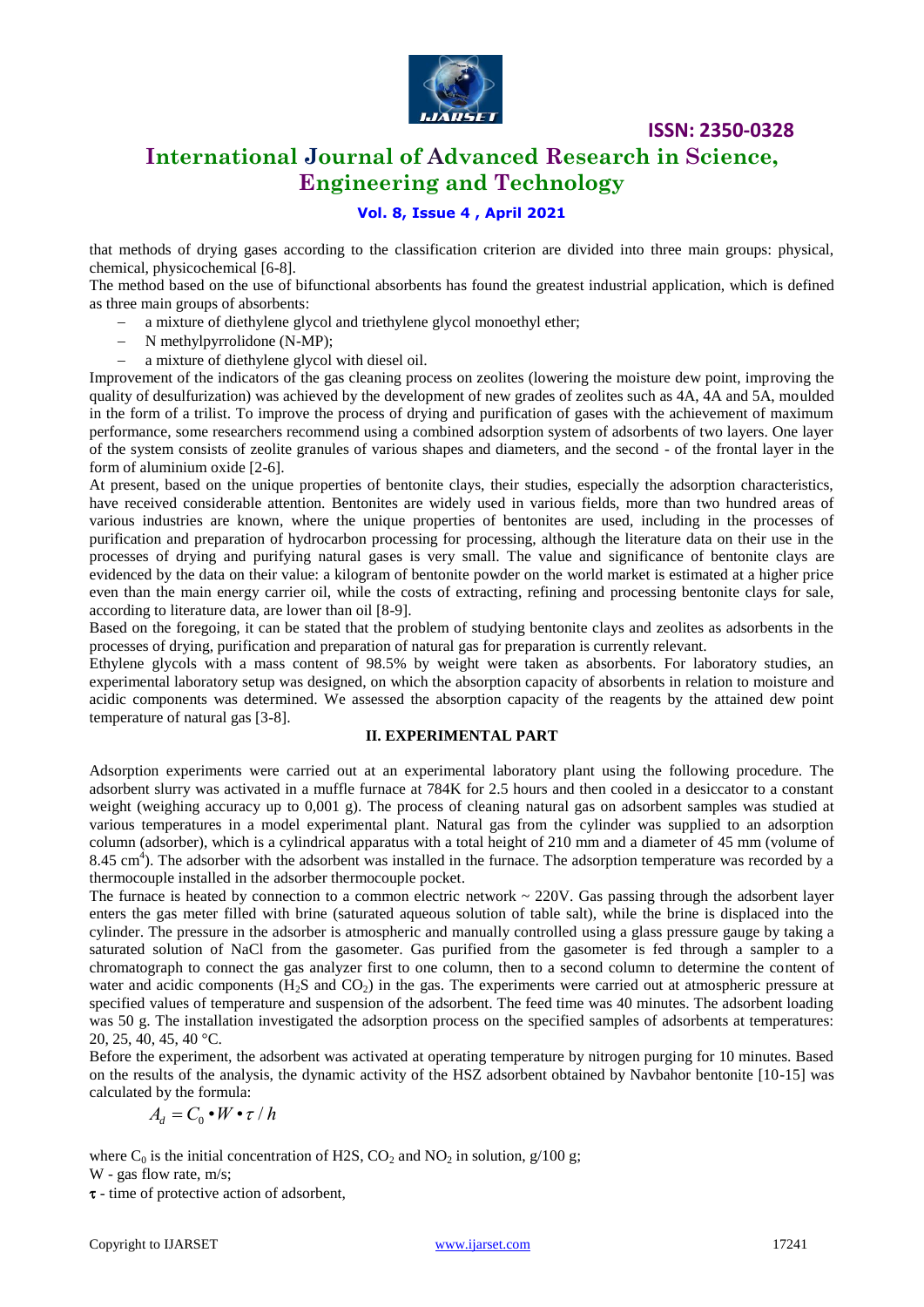

# **International Journal of Advanced Research in Science, Engineering and Technology**

**ISSN: 2350-0328**

### **Vol. 8, Issue 4 , April 2021**

h - the height of the adsorbent layer, m.

We studied isotherms of adsorption of  $CO<sub>2</sub>$ , H2S and NO<sub>2</sub> on adsorbents-activated carbon of SCT and HSZ obtained by Navbahor bentonite. Adsorption isotherms were determined on the HSZ zeolite obtained by Navbahor bentonite. It has been found expedient to use the obtained Navbahore bentonite for adsorption separation of  $CO<sub>2</sub>$ , H<sub>2</sub>S and NO<sub>2</sub> zeolite HSZ. Adsorption isotherms are quantified by the Langmuir equations.

#### **III. RESULTS AND DISCUSSION**

Study of the adsorption activity of adsorbent samples with respect to water at different contact times. Figure 1 shows the results of a study of the moisture capacity of the adsorbents under study (zeolites - VCC obtained from Navbakhor bentonite, NaA and CaA, aluminosilicate and bentonites-activated with hydrochloric acid HCl and activated with sodium carbonate  $\text{Na}_2\text{CO}_4$ ) depending on the time of adsorption at a temperature of the natural gas drying process of 20 °C and atmospheric pressure.





We also carried out a study of the adsorption and desorption of moisture on differently activated (nanostructured) bentonite clay.Activation with sodium carbonate creates an alkaline environment, which affects the chemical composition of bentonite due to the dissolution of free silica - a decrease in the content of silicon oxide and an increase in the content of oxides of aluminium, iron, alkali and alkaline earth metals in bentonite samples.

s a result of the substitution of sodium ions by metals of the first group of the table of elements in the bench complex, their more than fourfold increase, and this, in turn, increases the ion-exchange clay capacity from 85 to 120 mg eq / 100 g of clay.The washing out of aluminium, iron and magnesium ions during acid treatment leads to the destruction of the crystal structure of clay minerals and contributes to the development of the surface.

The specific surface area of bentonite increases more than threefold, to  $87 \text{ m}2$  / g due to the development of a structure characterized by a smaller pore size - a decrease in their diameter from 118 to 77 nm is observed.

We can also notice that the highest adsorption is possessed by bentonite activated with HCl  $-$  178 mg / g, and the lowest is possessed by natural - 150 mg/g.

This phenomenon can be explained by the fact that bentonite activated with hydrochloric acid has the highest specific surface area, 87 m2 / g versus 24 m<sup>2</sup>/g.Determination of moisture absorption of these adsorbents was carried out using a desiccator method.The duration of adsorption was up to 800 hours.Removal of indicators of moisture capacity of adsorbents was carried out for the first 8 days every day, and then once with an adsorption duration of 200 hours.

A comparative analysis of the adsorption isotherms shown in Figure 2 shows that the moisture capacity of the adsorbents, depending on the duration of the experiment on the adsorption of water vapour, is different and changes over the course of the experiment.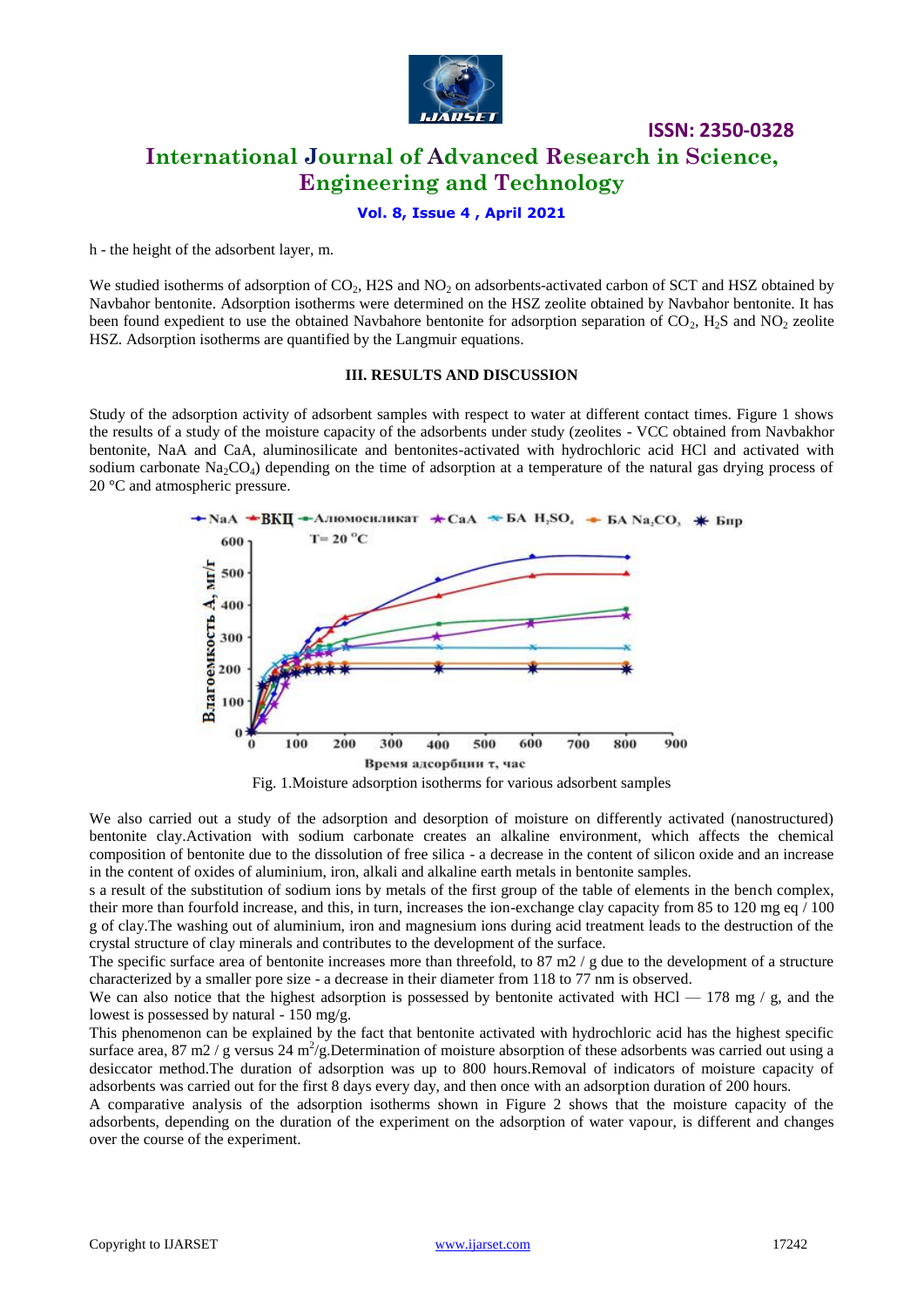

# **International Journal of Advanced Research in Science, Engineering and Technology**

## **Vol. 8, Issue 4 , April 2021**



Fig. 2.Dependence of the change in moisture content on temperature.

With an adsorption duration of 20,100 hours, bentonite activated with hydrochloric acid showed the highest moisture capacity. Its moisture intensity under these conditions is in the range of 180-240 mg/g. It is followed by natural bentonite, the moisture absorption of which at 20-ton adsorption is 145 150 mg/g, increasing to 200 mg/g for 5 days. During the first day of the experiment, the adsorption efficiency is increased in the following series:

- $-$  CaA (40 mg/g);
- NaA (40 mg/g);
- aluminosilicate (85 80 mg/g);
- HSZ obtained from Navbahor bentonite (95 mg/g);
- natural bentonite (145 mg/g); HCl activated bentonite (175 mg/g).

On the fourth day of the experiment (duration 100 hours), the moisture content of the adsorbents changed as follows:

- natural bentonite (190 mg/g);
- bentonite activated with  $Na_2CO_4$  (210 mg/g);
- CaA (220 mg/g);
- $-$  HSZ obtained from Navbahor bentonite (245 mg/g);
- $-$  NaA (245 mg/g);
- $-$  HCl activated bentonite (245 mg/g).

The next 4 days, the moisture capacity was:

- $-$  natural bentonite (200 mg/g);
- bentonite activated with  $Na<sub>2</sub>CO<sub>4</sub>$  (220 mg/g);
- HCl activated bentonite (280 mg/g);
- CaA (280 mg/g);
- $\alpha$  alumina silicate (290 mg/g);
- $-$  NaA (450 mg/g);
- HSZ obtained from Navbahor bentonite (275 mg/g).

At the subsequent time of the experiment to investigate the effect of adsorption duration (800 hours) on the moisture content of the adsorbent, it can be seen that for all bentonites, the moisture content stabilized at the level reached during the 200-hour treatment:

- natural bentonite (200 mg/g);
- bentonite activated with  $\text{Na}_2\text{CO}_4$  (220 mg/g);
- $-$  HCl activated bentonite (280 mg/g).

The moisture consumption of zeolites and aluminosilicate increased as the adsorption time increased. In zeolites NaA and HSZ, the water capacity of Navbahor bentonite obtained increased and became maximum for 25 days, then stabilized at the level: NaA - 550 mg/g, HSZ obtained Navbahor bentonite - 500 mg/g.

On day 44 of the experiment, the water capacity of zeolite NaA tended to decrease slightly. In adsorbents: aluminium silicate and CaA zeolite, the moisture intensity increased with increasing adsorption duration up to 800 hours: in aluminosilicate up to 490 mg/g, in CaA zeolite up to 485 mg/g.

Thus, from the comparison of the adsorption isotherms shown in Figure 2, the largest amounts of water were adsorbed by zeolite NaA: with an increase in the treatment time from 280 hours to 800 hours, the moisture capacity increased from 400 mg/g to 550 mg/g, in HSZ, the obtained Navbahor bentonite in this interval of duration, the water capacity increased from 400 to 500 mg/g.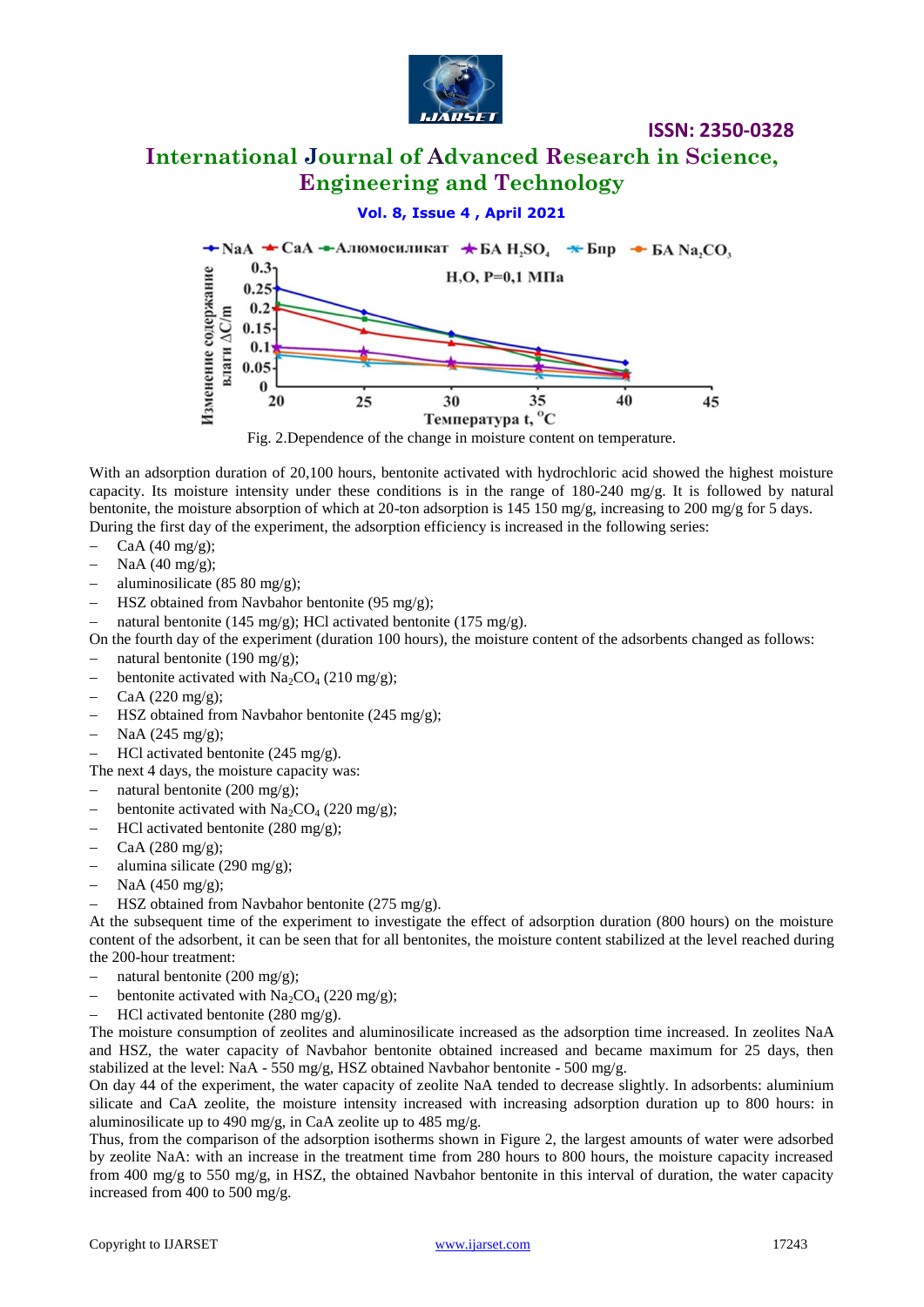

# **International Journal of Advanced Research in Science, Engineering and Technology**

## **Vol. 8, Issue 4 , April 2021**

The most effective natural gas dryers were NaA and HSZ zeolite obtained from Navbahor bentonite, the efficiency of which in terms of moisture absorption increased with an increase in the duration of adsorption, starting from 100 hours. With an adsorption duration of up to 100 hours, the most effective adsorbent was CaA zeolite. In the samples of bentonite clays, water absorption proceeded efficiently in the first hours of adsorption (20-100 hours) up to maximum saturation; upon further contact of the gas with the adsorbent, the moisture capacity did not change and was at a stable level of maximum adsorption.Figure 2 shows the results of a study of the adsorption activity of adsorbents (zeolites, aluminosilicate and bentonites) in water at different temperatures. The influence of temperature was investigated in the range of 20 - 40  $^{\circ}$ C and atmospheric pressure. The value of the change in the moisture content in natural gas samples per unit mass of the adsorbent (ΔC/m) is taken as the value of adsorption of adsorbent samples.

Moisture content in natural gas samples was determined by the chromatographic method. With an increase in temperature, there is a tendency to a decrease in the adsorption activity of adsorbents with respect to water. Zeolite NaA has the highest activity in the adsorption of water vapour. The change in the content of absorbed moisture at 20 °C is  $(\Delta C/m)$  0.25 versus 0.2 for aluminosilicate; 0.19 - CaA zeolite; 0.1 - bentonite activated by HCL; 0.09 - bentonite activated with Na<sub>2</sub>CO<sub>4</sub>; 0.085 - natural bentonite. When the temperature rises to 40 ° C, the change in moisture content on NaA zeolite is 0.08, on aluminosilicate - 0.04, on CaA - 0.04, on zeolites (natural, activated with hydrochloric acid and sodium carbonate) is 0.025. The absorption capacity of an adsorbent under operating conditions is considered to be its working or dynamic activity. The dynamic activity is always lower than the static one and depends on the working conditions of the adsorbent. The dynamic activity of adsorbents is the main indicator that determines the size of adsorbers and the sorption cycle time. Zeolites are mainly used to remove H2S, CO2 and NO2 from gases. The characteristics of the adsorbent (samples of zeolite HSZ obtained from Navbahor bentonite) are shown in Table 1.

| Table 1. Adsorption properties of Paybakhor bentonite |       |                |                |  |
|-------------------------------------------------------|-------|----------------|----------------|--|
| <b>Indicators</b>                                     |       | <b>Samples</b> |                |  |
| Density, $g/cm4$                                      | 1     | 2              | $\overline{4}$ |  |
|                                                       | 0,885 | 0,880          | 0,848          |  |
| Grainsize (inmm),%                                    |       |                |                |  |
| $2,8-2,0$                                             | 44,2  | 44,0           | 41,7           |  |
| $2,0-1,5$                                             | 74,8  | 72,8           | 74,8           |  |
| $1,5-1,0$                                             | 4,1   | 4,2            | 4,7            |  |
| Content,%                                             |       |                |                |  |
| Ashes                                                 | 8,4   | 8,1            | 8,9            |  |
| potassium                                             | 0,20  | 0,27           | 0,28           |  |
| sulfurs                                               | 0,47  | 0,48           | 0,78           |  |
| Porevolume, $cm^4/g$                                  |       |                |                |  |
| $V_{mi}$                                              | 0,28  | 0,42           | 0,44           |  |
| $V_{mi}$                                              | 0,11  | 0,14           | 0,12           |  |
| $V_{mi}$                                              | 0,28  | 0,41           | 0,45           |  |
| $V_{\Sigma}$                                          | 0,78  | 0,87           | 0,80           |  |
| Structural constants $W_0$ cm <sup>4</sup> /g         | 0,29  | 0,44           | 0,45           |  |
| $B 107$ (forbenzene)                                  | 0,44  | 0,54           | 0,54           |  |

Table 1. Adsorption properties of Navbakhor bentonite

Adsorption allows almost complete removal of contaminants from the gas mixture and allows for deep cleaning of gases.This explains the increasing use in environmental protection of adsorption methods for gas separation and purification where other methods are not effective enough.Adsorbents used in exhaust gas treatment systems must meet the following requirements: have a high adsorption capacity during absorption of components having a small concentration in gas mixtures, have high selectivity, have high mechanical strength, have the ability to regenerate and have low cost.

The analysis of various adsorbents for the adsorption of  $CO<sub>2</sub>$ , H<sub>2</sub>S and NO<sub>2</sub> from natural gas showed that it is advisable to use the HSZ obtained from Navbahor bentonite. In computer simulations, adsorption isotherms are of particular importance, as well as the exact numerical value of the dynamic activity. The dynamic activity of adsorbents is the main indicator that determines the size of adsorbers and the sorption cycle time. A gas mixture of H<sub>2</sub>S, CO<sub>2</sub> and NO<sub>2</sub> was passed through a fixed bed of HSZ zeolite obtained from Navbakhor bentonite at a pressure of 1-7 MPa, at 20– 40 °C by feeding it into the upper part of the adsorber. The adsorption of H<sub>2</sub>S, CO<sub>2</sub> and NO<sub>2</sub> occurs on a fixed bed of HSZ zeolite obtained from Navbahor bentonite. The process is carried out in 4 adsorption devices.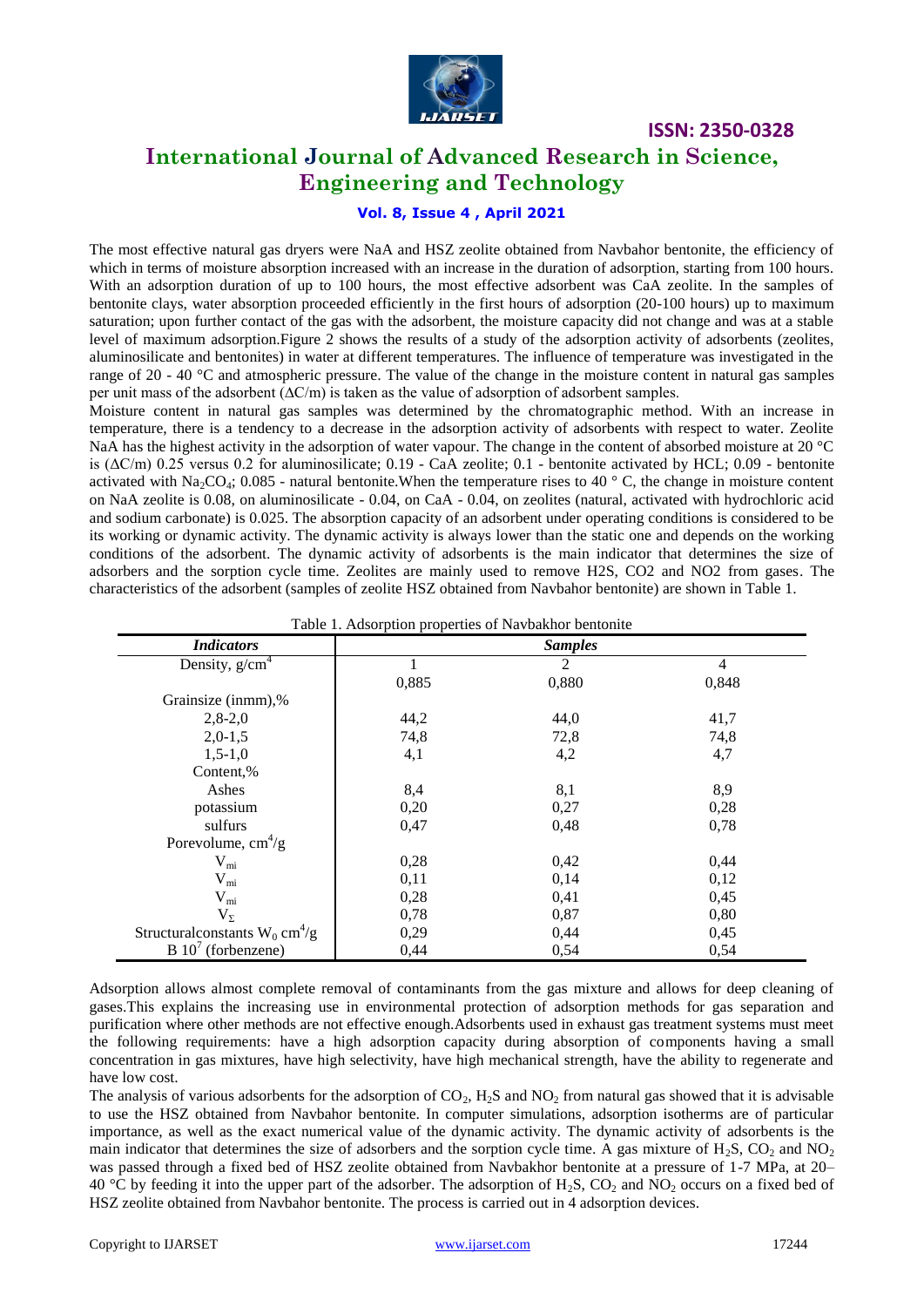

# **International Journal of Advanced Research in Science, Engineering and Technology**

## **Vol. 8, Issue 4 , April 2021**

Table 2. Values of the static and dynamic activity of adsorbents-activated carbon of SCT and SCC obtained by Navbahor bentonite

| 1 va v odnor ochtomic       |                            |      |                                                    |                  |       |                 |                 |
|-----------------------------|----------------------------|------|----------------------------------------------------|------------------|-------|-----------------|-----------------|
| <b>Adsorbents</b>           | <b>Activated SKT</b> angle |      | obtained<br><b>HSZ</b><br>from<br><i>bentonite</i> |                  |       | <b>Navbahor</b> |                 |
| components                  | $H_2S$                     | CO,  | NO <sub>2</sub>                                    | H <sub>2</sub> S | CO,   |                 | NO <sub>2</sub> |
| Staticactivity, g/100 g     | 9,88                       | 8.74 | 7.97                                               | 12.28            | 10,51 |                 | 9,85            |
| Dynamicactivity,<br>g/100 g | 8.02                       | 5,24 | 4.84                                               | 9,89             | 8.44  |                 | 8,81            |

The first adsorber operates in the adsorption mode, the second desorption, the third regeneration and the fourth cooling. The natural gas velocity is determined by the hydraulic resistance of the adsorbent bed. The layer of HSZ zeolite obtained from Navbahor bentonite is gradually saturated with undesirable components  $H_2S$ ,  $CO_2$  and  $NO_2$ . After complete saturation of the zeolite, the adsorber is switched to the regeneration mode directly in the adsorber and further, respectively. Natural gas consumption was monitored with a flow meter.

The moisture of the gas mixtures at the outlet of the adsorber was measured with a "Parametric-280" device. The concentration of the components of the gas mixtures was determined with a "Rubotherm" device. At various values of the pressure drop of the adsorbent layer, the concentration of gas mixtures was determined. The value of the concentration of gases, depending on the conditions of the adsorption process, contained in the purified stream at the outlet of the adsorber, are shown in Table 3.

| Table 3. Values of the concentration of gases contained in the purified stream at the outlet of the adsorber depending on |  |
|---------------------------------------------------------------------------------------------------------------------------|--|
| the conditions of the adsorption process                                                                                  |  |

| Thevalueofthepressuredropintheadsorptionlayer,<br>kg/cm <sup>2</sup> | Contentofcomponentsofgasmixturesaftercleaning,%vol. |                 |                 |  |
|----------------------------------------------------------------------|-----------------------------------------------------|-----------------|-----------------|--|
|                                                                      | $H_2S$                                              | CO <sub>2</sub> | NO <sub>2</sub> |  |
| 0,154                                                                | 0,059                                               | 0,041           | 0,088           |  |
| 0,174                                                                | 0.054                                               | 0.044           | 0,08            |  |
| 0,184                                                                | 0,048                                               | 0.018           | 0,08            |  |
| 0,184                                                                | 0,042                                               | 0,012           | 0,072           |  |
| 0,194                                                                | 0,038                                               | 0,009           | 0,058           |  |
| 0,204                                                                | 0,041                                               | 0,010           | 0,078           |  |
| 0,214                                                                | 0,042                                               | 0,014           | 0,084           |  |
| 0,224                                                                | 0.044                                               | 0,020           | 0,087           |  |
| 0,244                                                                | 0,048                                               | 0,027           | 0,092           |  |

Thus, the proposed method for the separation of gas mixtures allows adsorption in relation to a three-component gas mixture H<sub>2</sub>S: NO<sub>2</sub>: CO<sub>2</sub>, the initial composition of which in % vol. corresponds to - H<sub>2</sub>S-80%, CO<sub>2</sub>-15%, NO<sub>2</sub>-5%, using in as a zeolite HSZ obtained by Navbahor bentonite while maintaining a pressure drop in the adsorption layer of  $0.184 \div 0.204$  kg/cm<sup>2</sup>. The optimal conditions for the adsorption of the contained gas components in the mixture are to carry out the process at a pressure drop in the adsorption layer of 0.194 kg /  $\text{cm}^2$ , which provides after cleaning the content of% by volume:  $H_2S-0.038$ ,  $CO_2-0.009$ ,  $NO_2-0.058$ . Previously, the degree not to use the adsorption capacity was on various HSZ zeolites obtained from Navbahor bentonite - 49%, NaA - 42% and CaA -24%. Our experimental data show that at a gas velocity of 1.5 m/s and while maintaining a pressure drop in the adsorption layer of 0.184 -0.204 kg / cm4, the degree not before using the adsorption capacity approaches zero. A method for purifying a gas mixture containing carbon dioxide, nitrogen dioxide and hydrogen sulfide, comprising contacting the gas stream with synthetic zeolite HSZ obtained from Navbakhor bentonite, characterized in that the process is carried out at a pressure drop in the adsorption layer of  $0.184$ -0.204 kg/cm<sup>4</sup>. The objective of the development method is the separation of gas mixtures, which allows cleaning from the simultaneous presence of hydrogen sulphide, sulphur dioxide and NO2.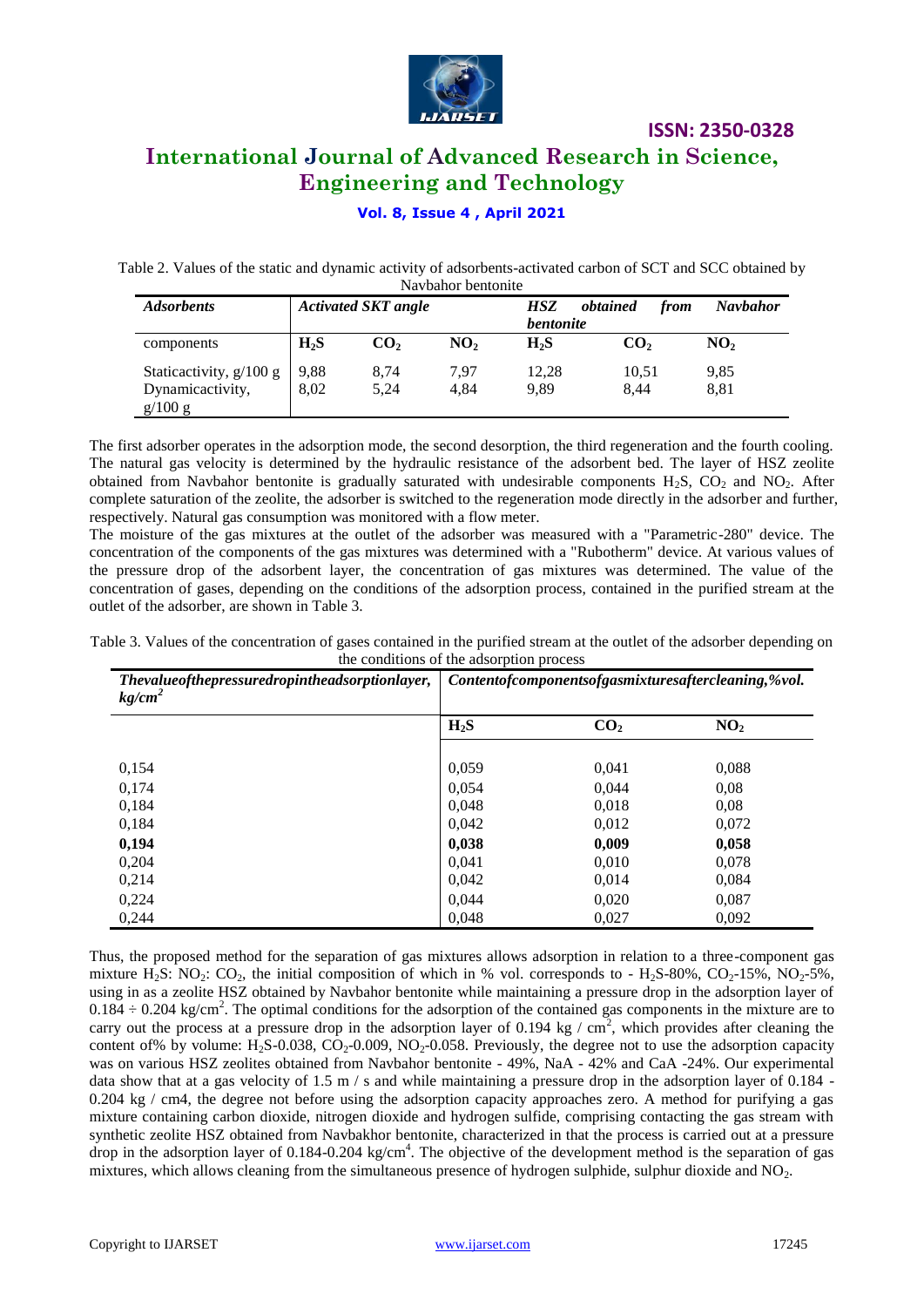

# **International Journal of Advanced Research in Science, Engineering and Technology**

## **Vol. 8, Issue 4 , April 2021**

The problem is solved by the proposed cleaning method: by contacting a gas stream containing  $CO_2$ ,  $H_2S$  and  $NO_2$  with an HSZ adsorbent obtained from Navbakhor bentonite at a pressure drop in the adsorption layer of 0.184 ÷ 0.204  $kg/cm<sup>2</sup>$ .

The proposed method for the separation of gas mixtures allows for adsorption in relation to a three-component gas mixture H<sub>2</sub>S: NO<sub>2</sub>: CO<sub>2</sub>, the initial composition of which is in% vol. corresponds to  $-$  H<sub>2</sub>S -80%, CO<sub>2</sub>-15%, NO<sub>2</sub>-5%, using as a zeolite HSZ obtained from Navbahor bentonite while maintaining a pressure drop in the adsorption layer.

When solving the problems of fine purification of natural gases from  $CO_2$ ,  $H_2S$  and  $NO_2$ , along with absorption and catalytic methods, adsorption processes have become widespread. The adsorption of  $CO_2$ ,  $H_2S$  and  $NO_2$  from gas mixtures can occur on zeolites, silica gels and activated carbons. In an experimental study, the curves of the adsorption of  $CO<sub>2</sub>$ , H<sub>2</sub>S and NO<sub>2</sub> from gas mixtures were studied.

Adsorption isotherms were determined in various adsorbents: HSZ zeolites obtained from Navbahor bentonite, TA 95 and TA 120 activated carbons, and in KSM silica gels. The results of studies of the adsorption capacity of various adsorbents for  $CO<sub>2</sub>$ , H<sub>2</sub>S and NO<sub>2</sub> from gas mixtures under identical conditions have been obtained. The predominant use for the sorption separation of  $CO_2$ ,  $H_2S$  and  $NO_2$  on HSZ zeolite obtained from Navbahor bentonite was revealed. The limiting static activity of the HSZ adsorbent obtained from Navbahor bentonite in terms of  $CO<sub>2</sub>$ –11.0 was determined;  $H_2S - 12.7$  and NO<sub>2</sub>–9.8 g/100 g. The process of purification of gas mixtures on zeolites is cyclic.

The organization of continuous processes of fine purification of natural gases on zeolites is also associated with structural and technological difficulties.

#### **IV. EXPERIMENTAL RESULTS**

We have developed a completely new approach for the fine purification of natural gases on synthetic zeolites. It was found and determined that a significant disadvantage of adsorbents is a decrease in their activity during sorption, especially when purifying multicomponent mixtures. Consequently, for the adsorption of natural gases in our example, the main role is played by the pore size (also granules), the height of the working layer, the amount of zeolite adsorbent, and the temperature regime of the adsorption and regeneration stage. The rate of natural gas through the adsorbent bed, which is determined by the pressure drop of the bed and other conditions necessary for intensive mass transfer, has a significant effect on the adsorption process. We have determined the optimal value of the pressure drop in the adsorbent bed.

The optimal value of the pressure drop  $\Delta p$ , which guarantees the complete absorption of H<sub>2</sub>S, CO<sub>2</sub> and NO<sub>x</sub>, varies within the range of 18.78 kPa / 19.81 kPa.

In this regard, we have carried out several experimental studies on the adsorption of  $H_2S$ ,  $CO_2$  and  $NO_x$  from natural gas on synthetic zeolites. As a result, isotherms and kinetics of natural gas adsorption were obtained. The design and technological parameters of the process have also been determined. Adsorption isotherms correspond to the Langmuir isotherm type. When a mixture of substances moves through an adsorber filled with an adsorbent, concentration fronts of each component of the mixture are formed.

The separation of substances is carried out due to the difference in time of retention of the mixture molecules in the stationary phase. The nature of the movement and blurring of the fronts depends on the adsorption isotherm and on the factors of the non-ideality of the process, i.e., on the final rate of establishment of equilibrium between the substance in the mobile and stationary phases (kinetic deceleration).

The experimental isotherm of adsorption and kinetics on synthetic zeolite NaA showed that the height of the adsorbent bed is 5.48 m, the diameter of the adsorber is 4.79 m, and the working bed of adsorbent is 142 cm, guaranteeing the complete absorption of  $H_2S$ ,  $CO_2$  and  $NO_x$ .

It should be noted that, with an optimally selected technological mode, scheme and hardware design, undesirable components can be almost completely removed from natural gases of various fields, which simultaneously contain hydrogen sulfide H<sub>2</sub>S, carbon dioxide CO<sub>2</sub> and nitrogen oxides NO<sub>x</sub> by the adsorption method. The new approach will provide not only protection of the biosphere from undesirable components but also prevent the increase in equipment to corrosion, rapid and irreversible poisoning of catalysts used in various processes of chemical technology.

#### **V.CONCLUSION**

1. To develop a promising method for the preparation of natural gas for its further processing into a methane-hydrogen mixture, the adsorption capacity of various types of solid adsorbents - zeolites, zeolite-containing catalysts,